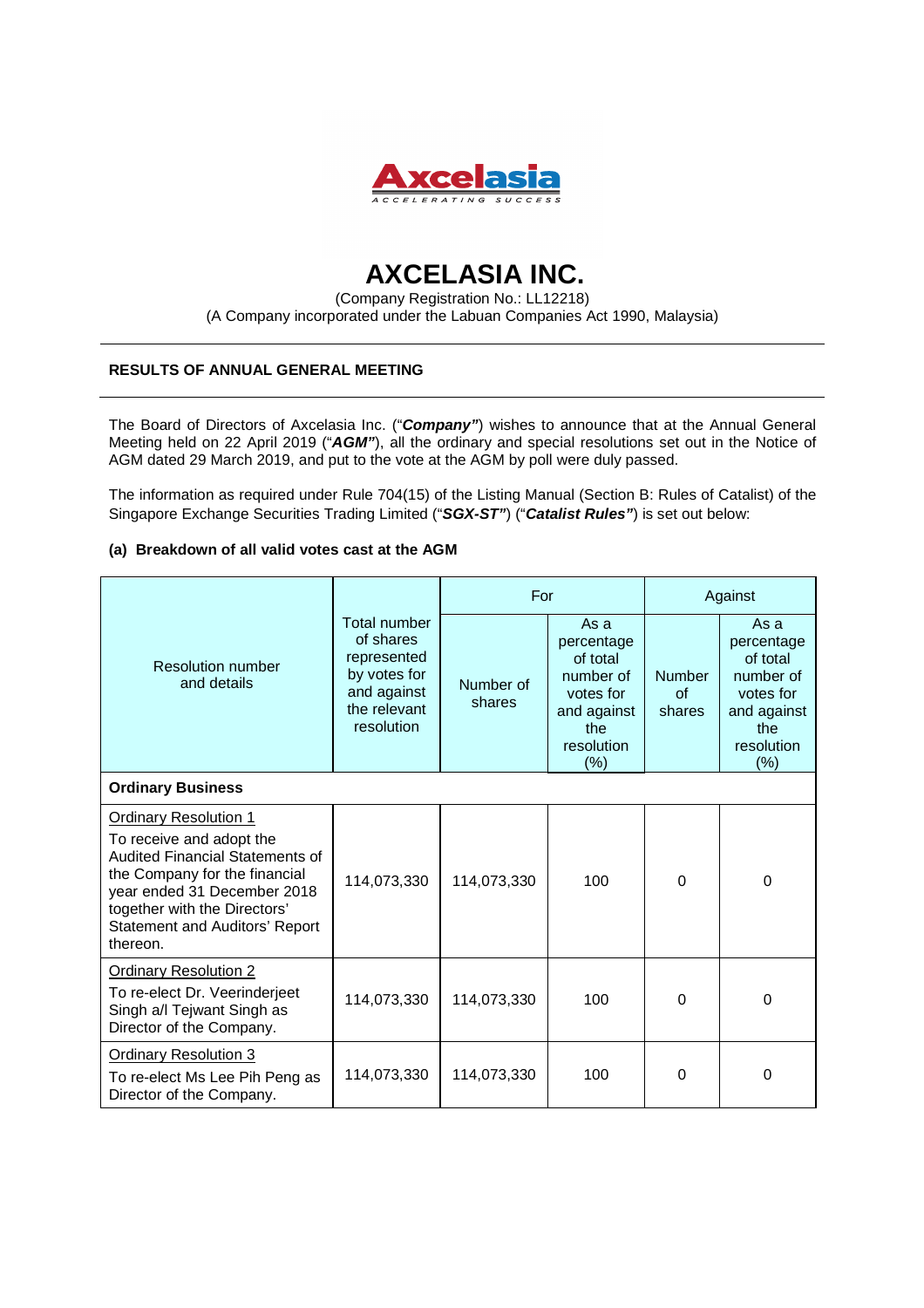

| <b>Resolution number</b><br>and details                                                                                                                                              | <b>Total number</b><br>of shares<br>represented<br>by votes for<br>and against<br>the relevant<br>resolution | For                 |                                                                                                      | Against                               |                                                                                                     |  |  |  |
|--------------------------------------------------------------------------------------------------------------------------------------------------------------------------------------|--------------------------------------------------------------------------------------------------------------|---------------------|------------------------------------------------------------------------------------------------------|---------------------------------------|-----------------------------------------------------------------------------------------------------|--|--|--|
|                                                                                                                                                                                      |                                                                                                              | Number of<br>shares | As a<br>percentage<br>of total<br>number of<br>votes for<br>and against<br>the<br>resolution<br>(% ) | <b>Number</b><br>$\alpha$ f<br>shares | As a<br>percentage<br>of total<br>number of<br>votes for<br>and against<br>the<br>resolution<br>(%) |  |  |  |
| <b>Ordinary Resolution 4</b><br>To approve payment of<br>Directors' Fees for the financial<br>year ending 31 December 2019,<br>to be paid quarterly in arrears.                      | 114,073,330                                                                                                  | 114,073,330         | 100                                                                                                  | 0                                     | 0                                                                                                   |  |  |  |
| <b>Ordinary Resolution 5</b><br>To re-appoint Nexia TS Public<br>Accounting Corporation as the<br>Company's Auditors and to<br>authorise the Directors to fix<br>their remuneration. | 114,073,330                                                                                                  | 114,073,330         | 100                                                                                                  | 0                                     | $\Omega$                                                                                            |  |  |  |
| <b>Special Business</b>                                                                                                                                                              |                                                                                                              |                     |                                                                                                      |                                       |                                                                                                     |  |  |  |
| <b>Ordinary Resolution 6</b><br>To approve the authority to allot<br>and issue new shares and/or<br>instruments.                                                                     | 114,073,330                                                                                                  | 114,073,330         | 100                                                                                                  | 0                                     | $\mathbf 0$                                                                                         |  |  |  |
| <b>Ordinary Resolution 7A</b><br>To approve the authority to allot<br>and issue shares under the<br>Axcelasia Performance Share<br>Plan.                                             | 114,073,330                                                                                                  | 114,073,330         | 100                                                                                                  | $\Omega$                              | 0                                                                                                   |  |  |  |
| <b>Ordinary Resolution 7B</b><br>To approve the authority to allot<br>and issue shares under the<br>Axcelasia Employee Share<br>Option Scheme.                                       | 114,073,330                                                                                                  | 114,073,330         | 100                                                                                                  | 0                                     | 0                                                                                                   |  |  |  |
| Special Resolution 1<br>Renewal of the Share Buy-Back<br>Mandate.                                                                                                                    | 114,073,330                                                                                                  | 114,073,330         | 100                                                                                                  | 0                                     | 0                                                                                                   |  |  |  |